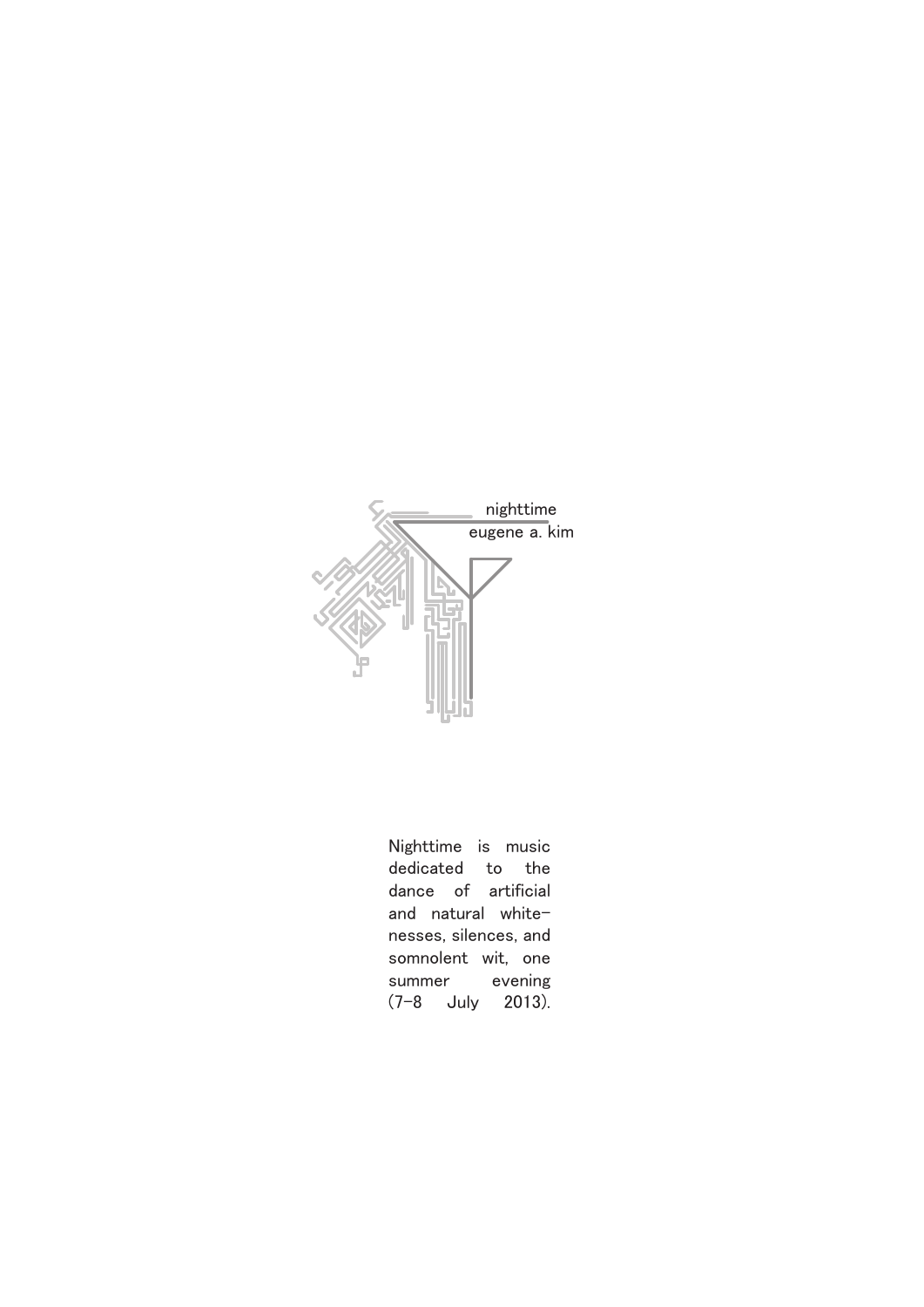performance notes, read together:

top row is for the sackbut (you need a bottle mute). stand far stage right. middle row is for the dulcian (you need a sock mute). stand far stage left. bottom row is for the organ (choose two stops: soft and loud). sit far upstage.

each column lasts a duration of one average deep inhalation and exhalation; together as a group, set an agreement to what this average pace will be. take a brief breath together before moving to the next column, though keep the music flowing.

there are also various articulations between some columns.

- a comma is a brief silence
- ; a semi colon is a long silence
- : a colon is a long silence
- ... an ellipsis is a very long silence
- . a period is the end

this means the player attacks a bit later than the others; think of it as playing on the second half, the "exhalation" of the column.

an empty square means the player does not play, but rests silently.



pay close attention to clef indcations. here are the g-clef and f-clef.



when you see a solid black line after a note, hold it for the given length (listen attentively to other parts to gauge temporal space).

notes for pages 3 and 4:

- held for as long as the length of the solid black line after it.  $\Box$
- $\Box$ held for two  $\circlearrowright$ .
- held for one shorter inhalation and exhalation.  $\bigcirc$

for the organ only : depress key just before the organ sounds-let the fundamental sound only briefly and frenetically, as to make the resulting tone unstable.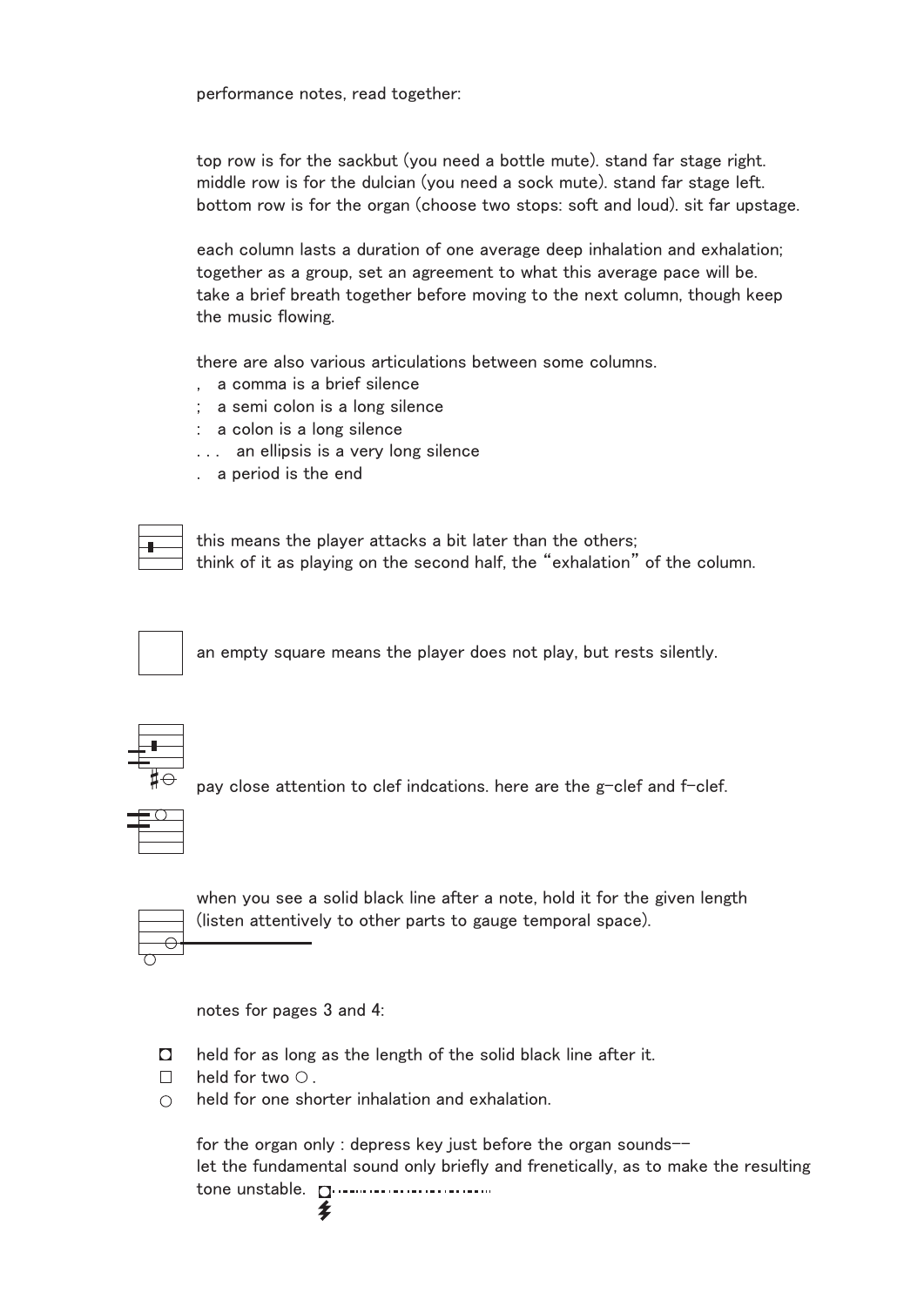



 $\ddot{\phantom{0}}$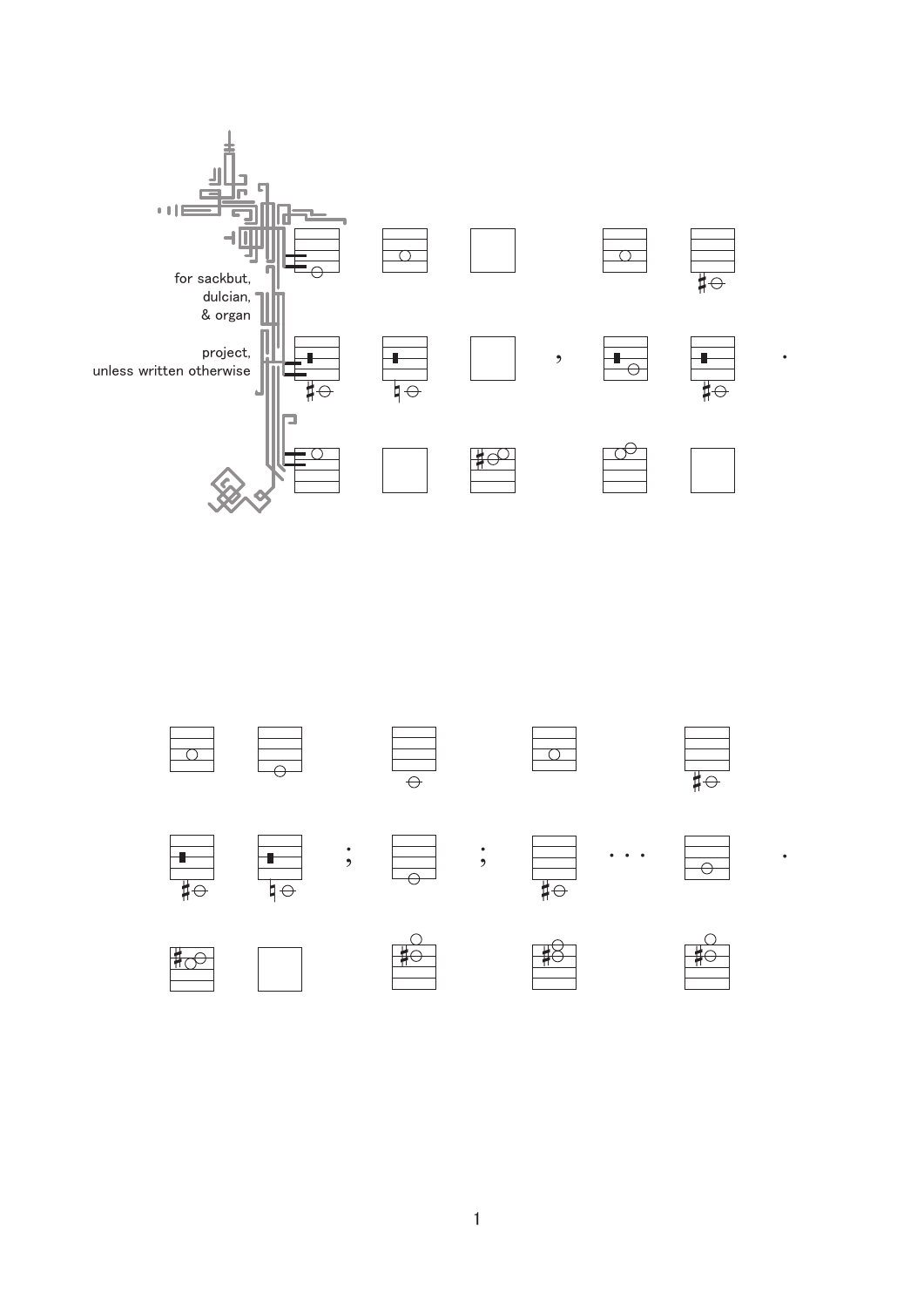



 $\begin{array}{c} \n\hline\n\end{array}$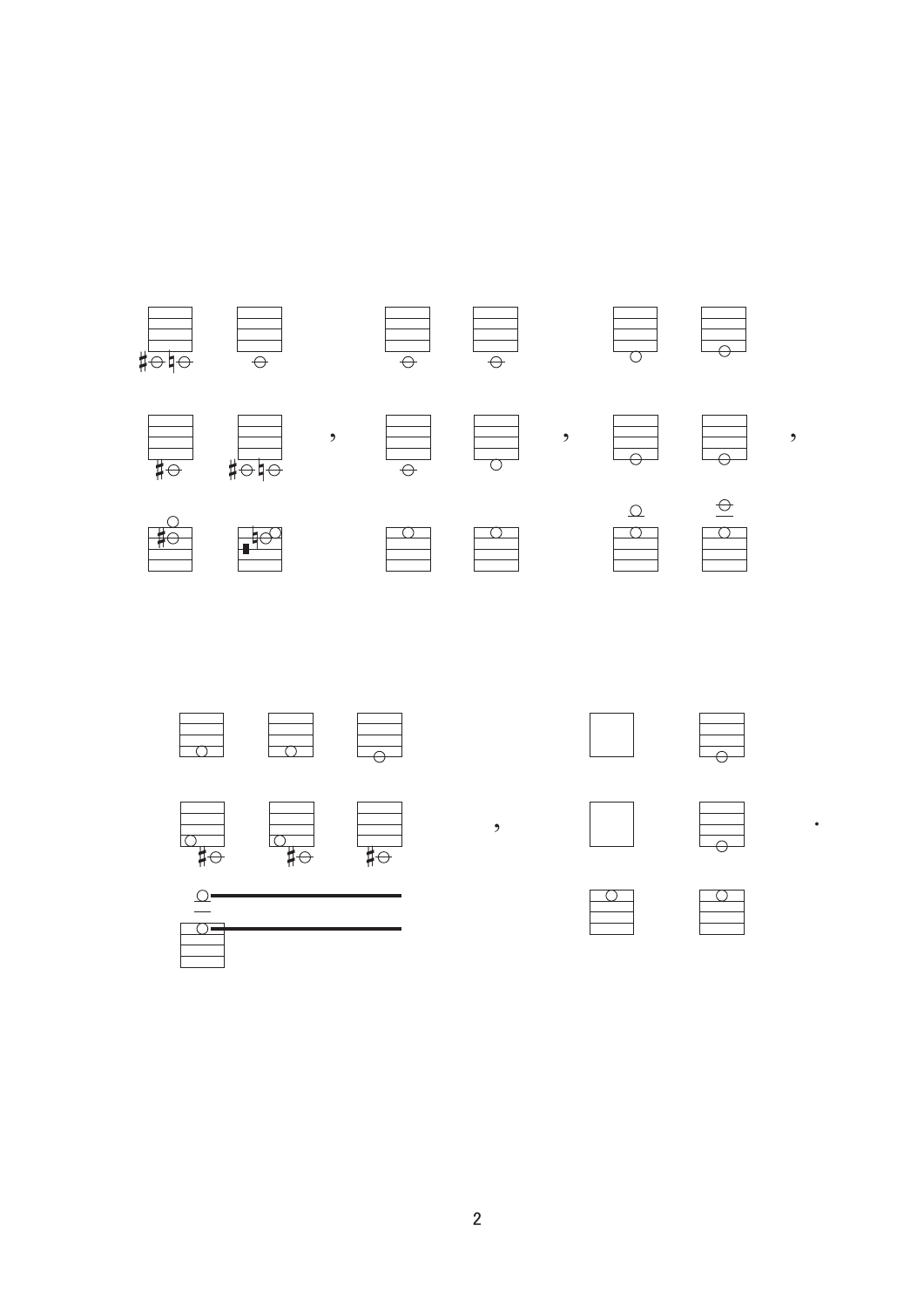





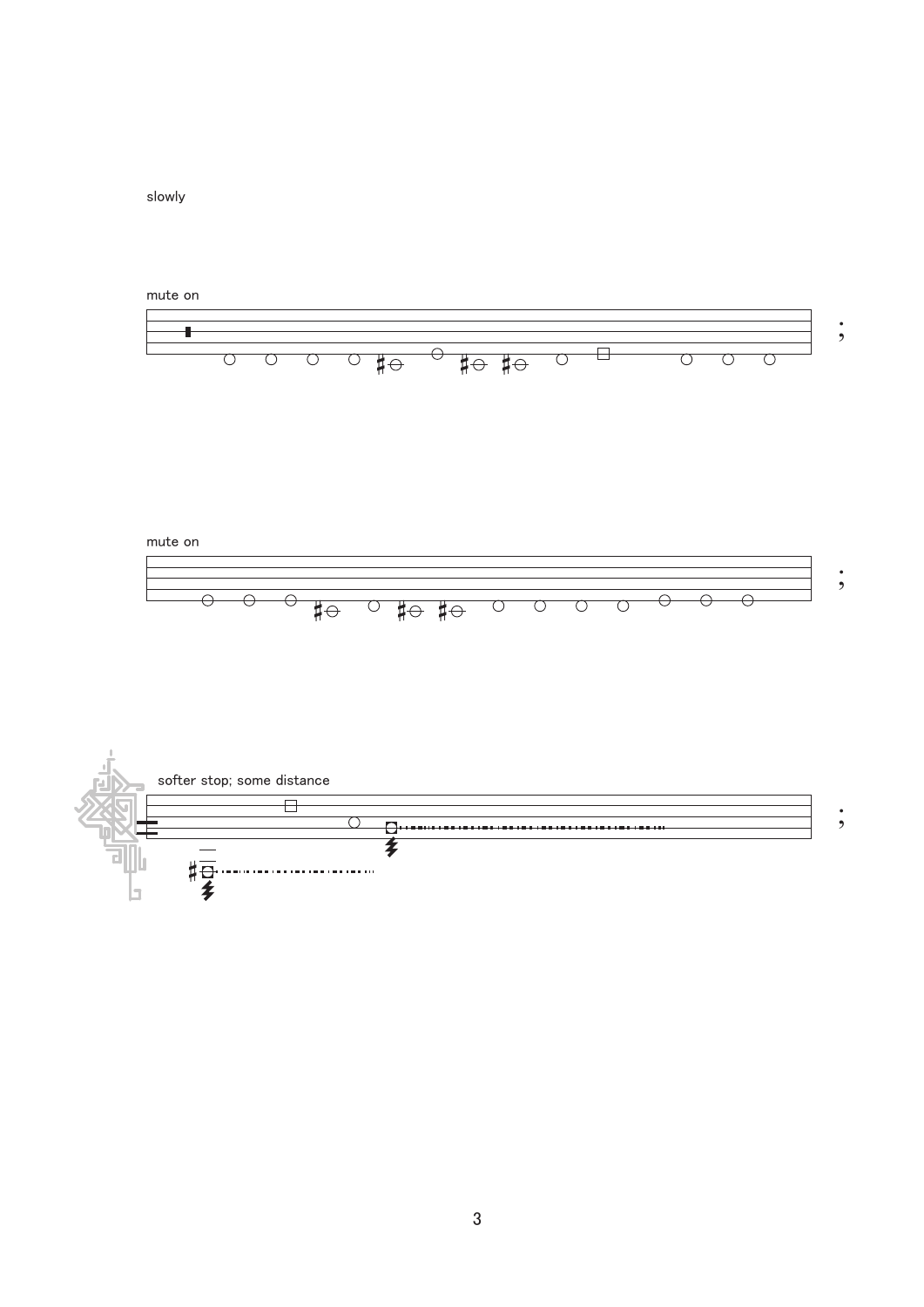





П

 $\overline{4}$